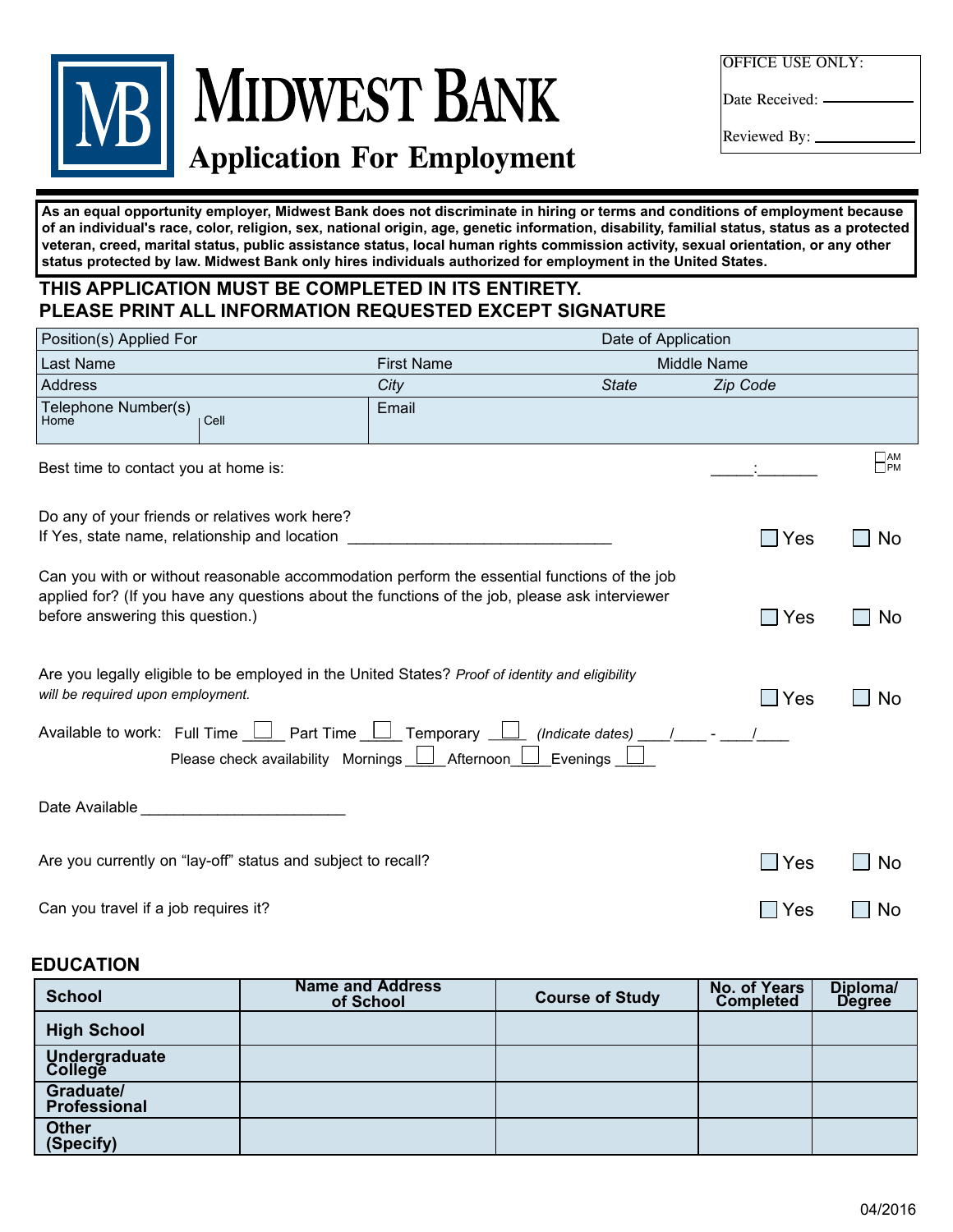**WORK EXPERIENCE** List employment starting with your most recent position

| Employer                                                                                                                                 |                                     |                             |                       |                       |
|------------------------------------------------------------------------------------------------------------------------------------------|-------------------------------------|-----------------------------|-----------------------|-----------------------|
| Address                                                                                                                                  | <b>Dates Employed</b><br>From<br>To |                             | <b>Work Performed</b> |                       |
| Telephone Number(s)                                                                                                                      |                                     |                             |                       |                       |
| Starting/Present Job Title                                                                                                               |                                     |                             |                       |                       |
| Supervisor                                                                                                                               |                                     | <b>Hourly Rate/Salary</b>   |                       |                       |
| Reason for Leaving                                                                                                                       | <b>Starting</b>                     | <b>Final</b>                |                       |                       |
|                                                                                                                                          |                                     |                             | May We Contact        | No<br>Yes             |
|                                                                                                                                          |                                     |                             |                       |                       |
| Employer                                                                                                                                 |                                     | <b>Dates Employed</b>       |                       | <b>Work Performed</b> |
| Address                                                                                                                                  | From                                | To                          |                       |                       |
| Telephone Number(s)                                                                                                                      |                                     |                             |                       |                       |
| Starting/Present Job Title                                                                                                               |                                     |                             |                       |                       |
| Supervisor                                                                                                                               |                                     | <b>Hourly Rate/Salary</b>   |                       |                       |
| Reason for Leaving                                                                                                                       | <b>Starting</b>                     | <b>Final</b>                |                       |                       |
|                                                                                                                                          |                                     |                             | May We Contact        | Yes<br>No             |
| Employer                                                                                                                                 |                                     |                             |                       |                       |
| Address                                                                                                                                  | From                                | <b>Dates Employed</b><br>To |                       | <b>Work Performed</b> |
| Telephone Number(s)                                                                                                                      |                                     |                             |                       |                       |
| Starting/Present Job Title                                                                                                               |                                     |                             |                       |                       |
| Supervisor                                                                                                                               |                                     | <b>Hourly Rate/Salary</b>   |                       |                       |
| Reason for Leaving                                                                                                                       | <b>Starting</b>                     | <b>Final</b>                |                       |                       |
|                                                                                                                                          |                                     |                             |                       | Yes<br>No             |
|                                                                                                                                          |                                     |                             | May We Contact        |                       |
| Employer                                                                                                                                 |                                     | <b>Dates Employed</b>       |                       | <b>Work Performed</b> |
| Address                                                                                                                                  | From                                | To                          |                       |                       |
| Telephone Number(s)                                                                                                                      |                                     |                             |                       |                       |
| Starting/Present Job Title                                                                                                               |                                     |                             |                       |                       |
| Supervisor                                                                                                                               |                                     | <b>Hourly Rate/Salary</b>   |                       |                       |
| Reason for Leaving                                                                                                                       | <b>Starting</b>                     | <b>Final</b>                |                       |                       |
|                                                                                                                                          |                                     |                             | May We Contact        | Yes<br><b>No</b>      |
| Describe any specialized courses, seminars, and/or training that would enable you to perform the position(s) for which you are applying. |                                     |                             |                       |                       |
|                                                                                                                                          |                                     |                             |                       |                       |
|                                                                                                                                          |                                     |                             |                       |                       |
|                                                                                                                                          |                                     |                             |                       |                       |
|                                                                                                                                          |                                     |                             |                       |                       |
| List any professional, trade, business or civic organizations that deal with the position(s) for which you are applying.                 |                                     |                             |                       |                       |
|                                                                                                                                          |                                     |                             |                       |                       |
|                                                                                                                                          |                                     |                             |                       |                       |
|                                                                                                                                          |                                     |                             |                       |                       |
|                                                                                                                                          |                                     |                             |                       |                       |
| <b>SPECIALIZED SKILLS (SKILLS/EQUIPMENT OPERATED)</b>                                                                                    |                                     |                             |                       |                       |

| I EVINEED VINEEV (VINEEV/EQUI MENT OF ERATED) |              |                 |  |  |
|-----------------------------------------------|--------------|-----------------|--|--|
| $\Box$ PC/MAC                                 | $\Box$ Excel | Word Processing |  |  |
| Please List Other Office Equipment:           |              |                 |  |  |
|                                               |              |                 |  |  |
|                                               |              |                 |  |  |
|                                               |              |                 |  |  |
|                                               |              |                 |  |  |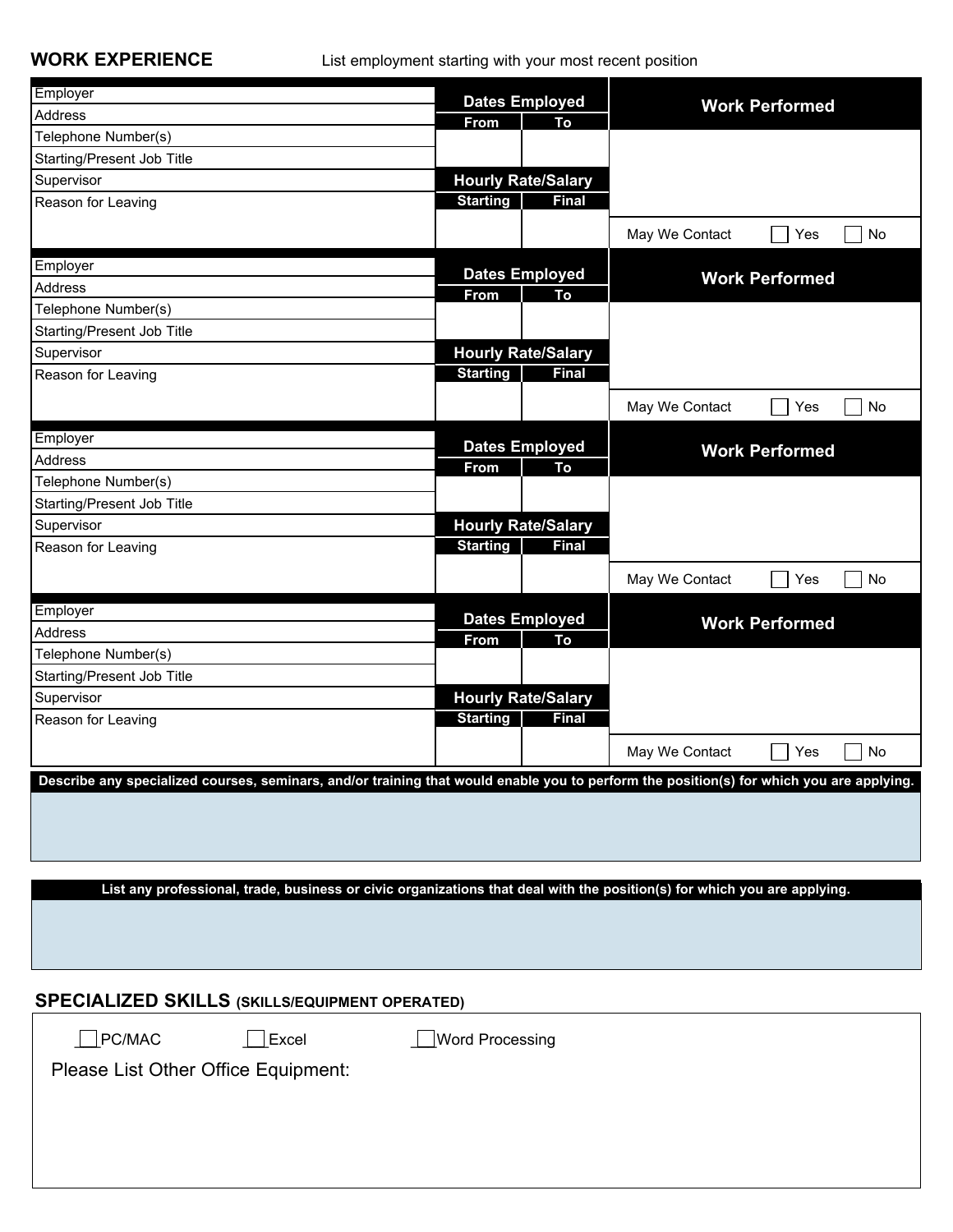| <b>PERSONAL/PROFESSIONAL REFERENCES</b> |                     | Do not include family members. |            |
|-----------------------------------------|---------------------|--------------------------------|------------|
| <b>Name</b>                             | <b>Phone Number</b> | Relationship                   | Occupation |
| . .                                     |                     |                                |            |
| <b>C.</b>                               |                     |                                |            |
| J.                                      |                     |                                |            |

I hereby certify that all the statements and answers set forth in this application form and/or my resume are true and complete to the best of my knowledge and I understand that if any statements and/or answers are found false or the information has been omitted, such false statements or omissions may be cause for denial of employment or in termination of employment regardless of the timing or circumstances of discovery. I understand that submission of an application does not guarantee employment.

I hereby understand and acknowledge that, unless otherwise defined by applicable law, the employment relationship with this organization is of an "at will" nature, which means the Employee may resign at any time and the Employer may discharge Employee at any time with or without cause. It is further understood that this "at will" employment relationship may not be changed by any written document or by conduct unless such change is specifically acknowledged in writing by the President/CEO of Midwest Bank.

I understand that if offered a position with Midwest Bank, I will be required to submit to a pre-employment background check as a condition of employment. I understand that refusal to cooperate with or any attempt to affect the results of this pre-employment background check will result in withdrawal of any employment offer or termination of employment regardless of the timing or circumstances of discovery.

This application for employment shall be considered active for a period of time not to exceed one year. Any applicant wishing to be considered for employment beyond this time period should inquire as to whether or not applications are being accepted at that time.

\_\_\_\_\_\_\_\_\_\_\_\_\_\_\_\_\_\_\_\_\_\_\_\_\_\_\_\_\_\_\_\_\_\_\_\_\_\_\_\_\_\_\_\_\_\_\_\_\_\_\_\_\_\_\_\_\_\_\_\_\_\_\_\_\_\_\_\_\_\_\_\_\_

Signature Date **Date**